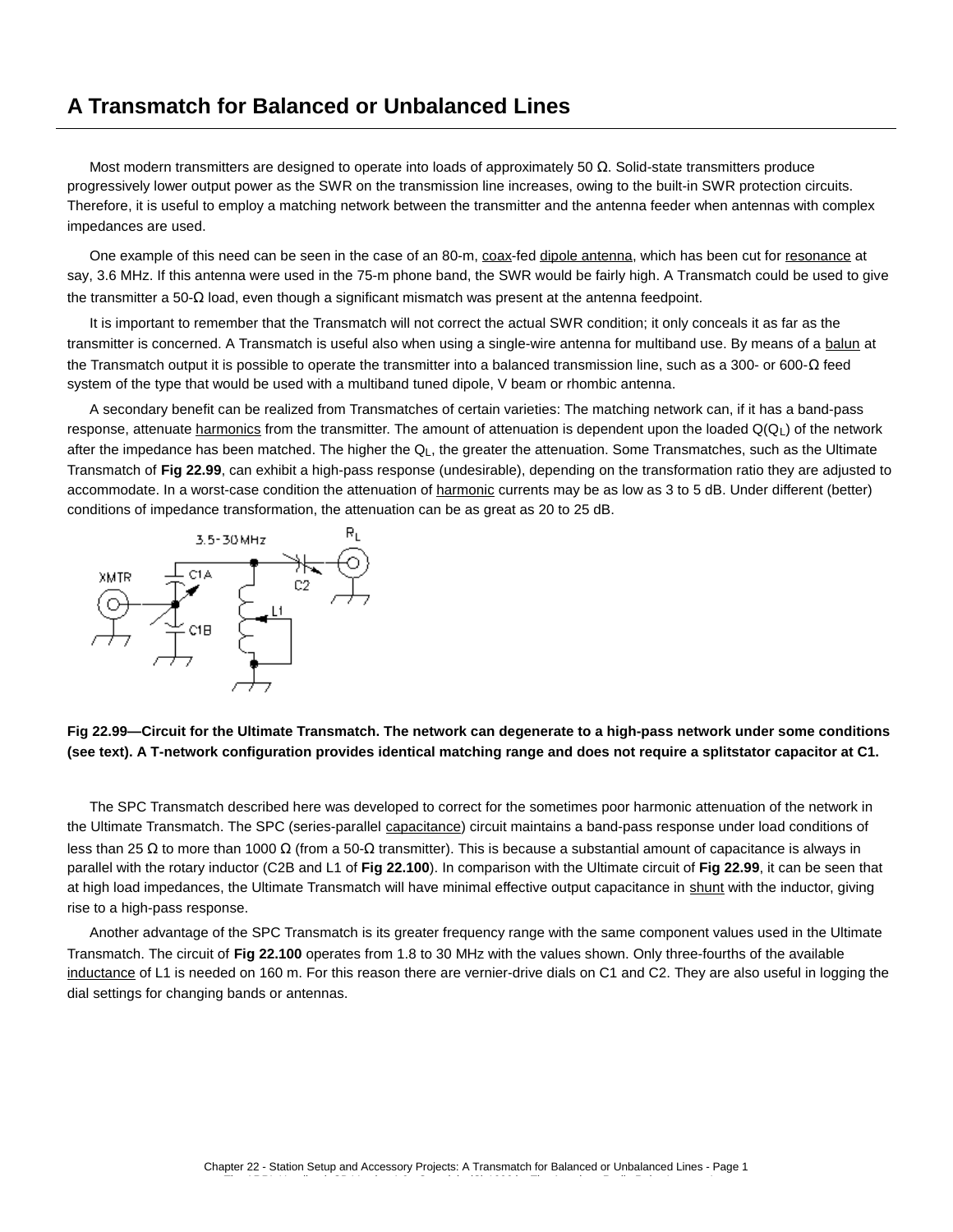



**Fig 22.100—Schematic diagram of the SPC circuit. Capacitance is in pF. Contact information for parts suppliers appears in the Address List in the References chapter.**

**C1—200-pF transmitting variable with plate spacing of 0.074 inch or greater (supplier: RADIOKIT).**

- **C2—Dual-section variable, 200 pF per section. Same plate spacing as C1 (supplier: RADIOKIT).**
- **J1, J2, J4—SO-239 coaxial connectors. J4 should have high-dielectric-strength insulation (such as Teflon) if high-Z single-wire antennas are used at J3.**
- **J4—Ceramic feedthrough bushing.**
- **L1—Rotary inductor, 25** µ**H minimum inductance (supplier: RADIOKIT).**
- **L2—Three turns #8 copper wire, 1 inch ID**×**1-1/2 inches long.**
- **S1—Two-pole, four-position ceramic rotary wafer switch with heavy contacts. Two positions are unused.**
- **Z1—Balun transformer: 12 turns no. 12 Formvar wire, trifilar, close-wound on 1-inch-OD phenolic or PVC-tubing form.**

#### **Construction**

**Figs 22.98** and **22.101** show the structural details of the Transmatch. The cabinet is homemade from 16-gauge aluminum sheeting. L brackets are affixed to the right and left sides of the lower part of the cabinet to permit attachment of the U-shaped cover.

The conductors that join components should be of heavy-gauge material to minimize stray inductance and heating. Wide strips of flashing copper are suitable for the conductor straps. The center conductor and insulation from RG-59 polyfoam coaxial cable is used in this model for the wiring between the switch and the related components. The insulation is sufficient to prevent breakdown and arcing at 2-kW PEP input to the transmitter.

All leads should be kept as short as possible to help prevent degradation of the circuit Q. The stators of C1 and C2 should face toward the cabinet cover to minimize the stray capacitance between the capacitor plates and the bottom of the cabinet (important at Chapter 22 - Station Setup and Accessory Projects: A Transmatch for Balanced or Unbalanced Lines - Page 2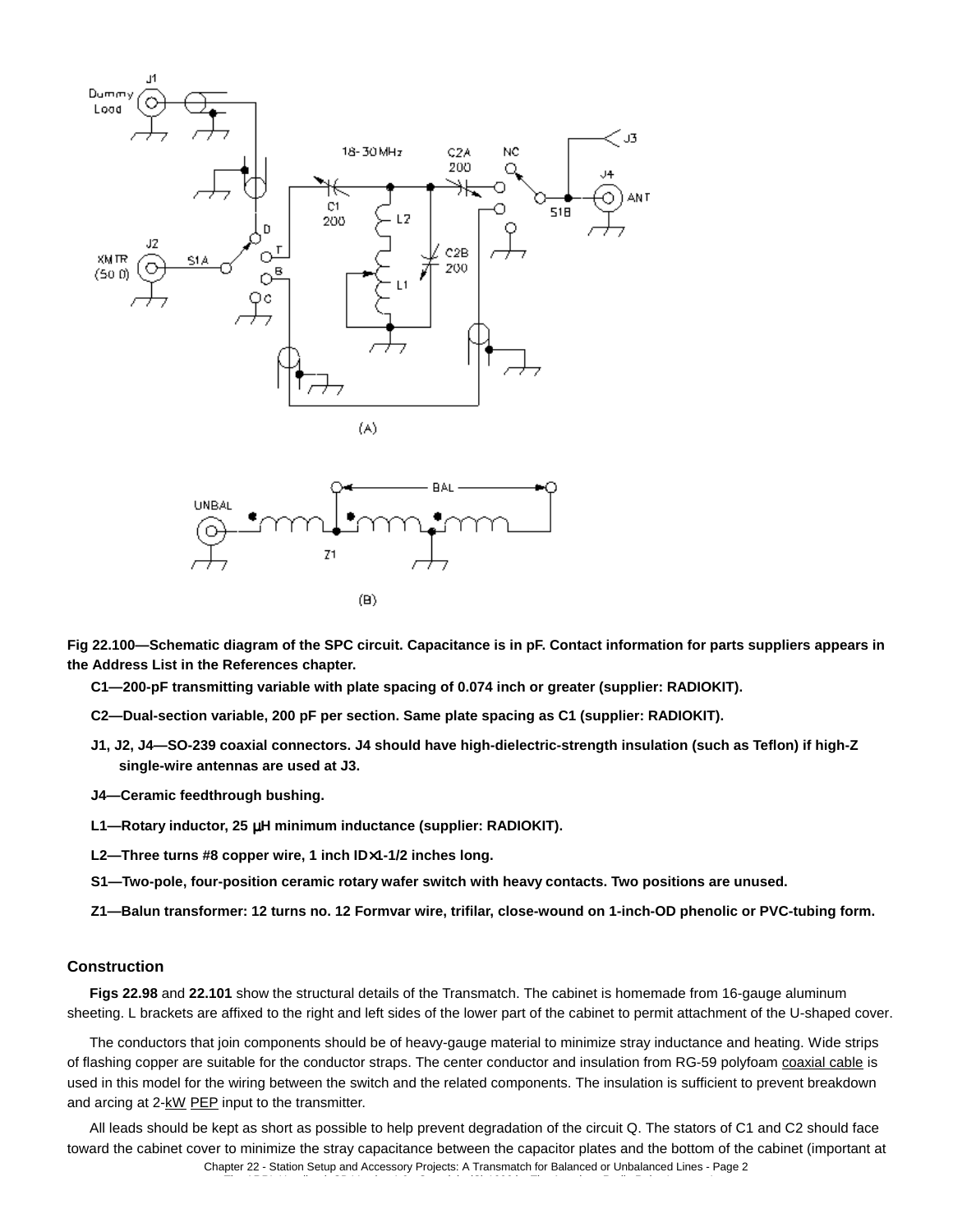the upper end of the Transmatch frequency range). Insulated ceramic shaft couplings are used between the vernier drives and C1 and C2, since the rotors of both capacitors are floating in this circuit. C1 and C2 are supported above the bottom plate on steatite cone insulators. S1 is attached to the rear apron of the cabinet by means of two metal standoff posts.



**Fig 22.98—Exterior view of the SPC Transmatch. Radio Shack vernier drives are used for the tuning capacitors. A James Millen turns-counter drive is coupled to the rotary inductor.**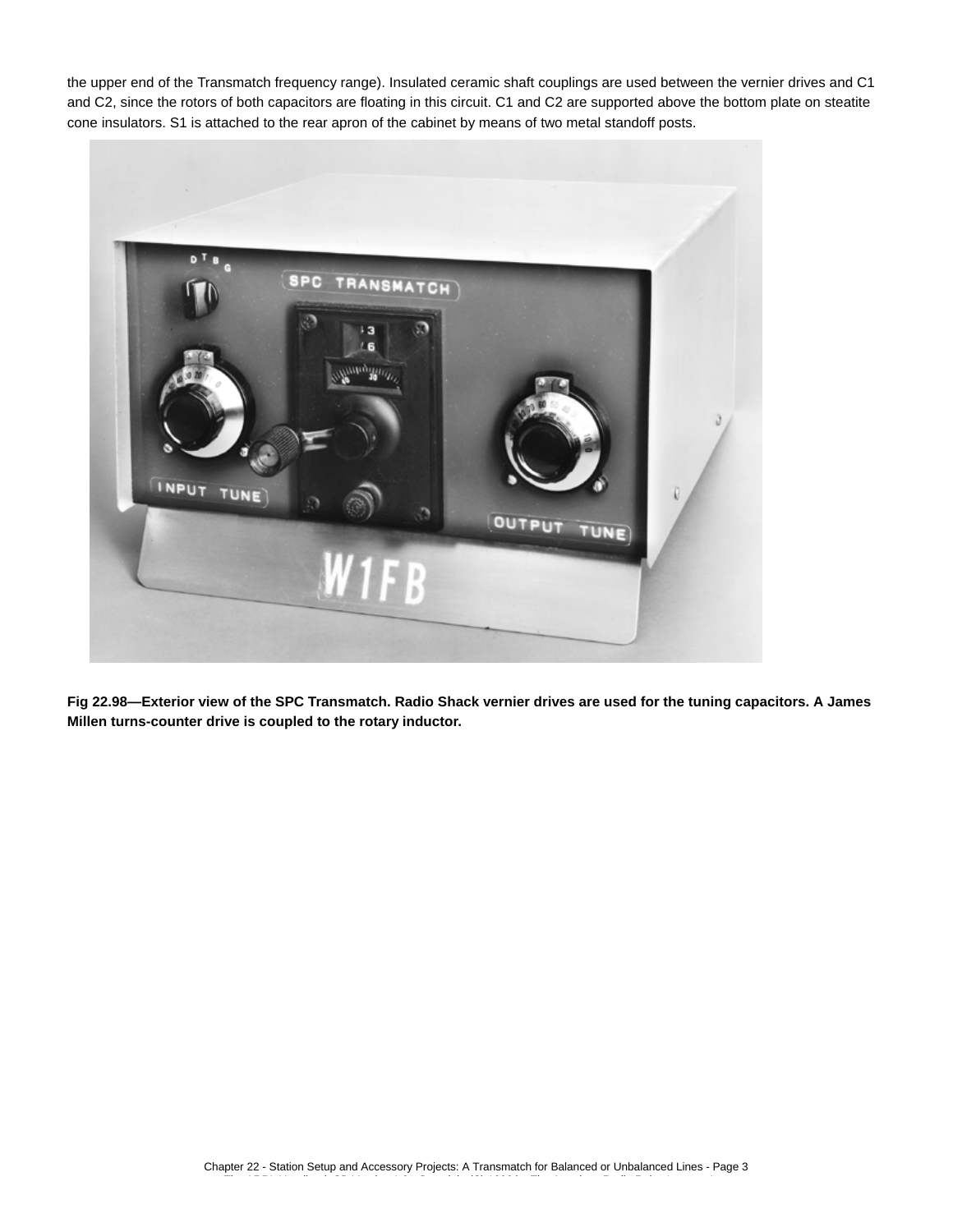

**Fig 22.101—Interior view of the W1FB SPC Transmatch. L2 is mounted on the rear well by means of two ceramic standoff insulators. C1 is on the right and C2 is at the left. The coaxial connectors, ground post and J3 are on the lower part of the rear panel.**

### **Operation**

The SPC Transmatch is designed to handle the output from transmitters that operate up to 1.5 kW PEP output. L2 has been added to improve the circuit Q at 10 and 15 m. However, it may be omitted from the circuit if the rotary inductor (L1) has a tapered pitch at the minimum-inductance end. It may be necessary to omit L2 if the stray wiring inductance of the builder's version is high. Otherwise, it may be impossible to obtain a matched condition at 28 MHz with certain loads.